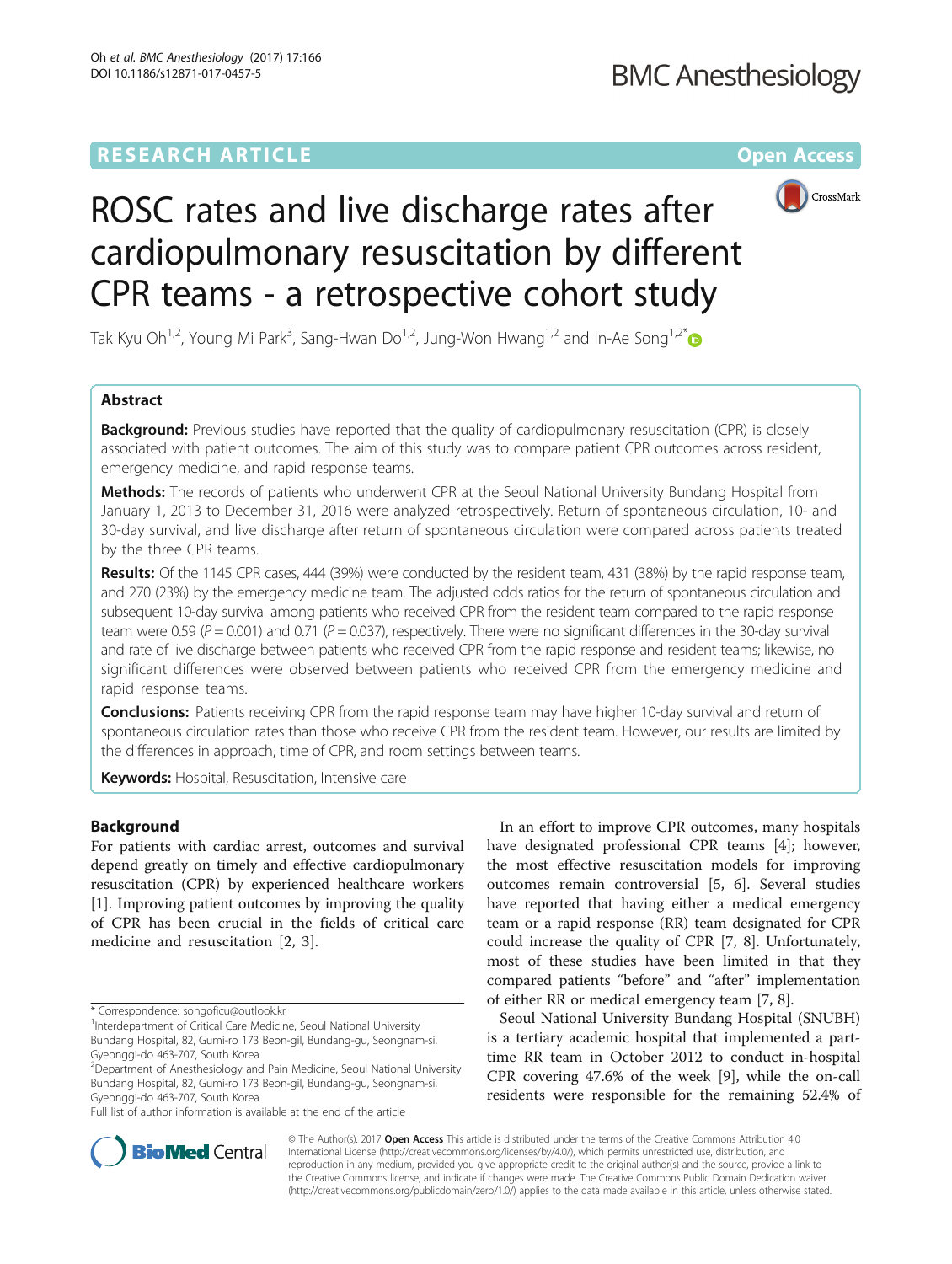the week. Separate from these teams, the emergency medicine (EM) team responded to all of the out-ofhospital CPR cases, as well as the in-hospital CPR cases occurring in the emergency department. The aim of this study was to compare patient CPR outcomes across the RR, resident, and EM teams. Specifically, we wanted to examine whether CPR performed by the RR team yielded superior patient outcomes than that performed by the EM and resident teams.

## Methods

## Study design

This was a retrospective cohort study approved by the Institutional Research Board at SNUBH (B-1704/390– 102, Approval Date: March 29, 2017). Because this was a retrospective review of patient medical records, the requirement for informed consent was waived. The study examined records of patients (both adult and pediatric) who had been administered CPR between January 1, 2013 and December 31, 2016. Infants younger than 2 years, and patients with incomplete records or missing data, were excluded from the study. The STROBE guidelines for reporting on observational cohort studies were followed.

## Clinical setting

The SNUBH is a tertiary academic hospital. As of May 2017, it had a total of 1164 ward- and 102 intensive care unit (ICU)-beds. Since 2003, an electronic medical record system has been used to manage all medical records, including CPR data.

#### CPR system in SNUBH

Since January 2013, the CPR system of SNUBH has been divided into three distinct teams according to the time and place of CPR administration. The first is the RR team that operates Monday–Friday from 7 AM–10 PM, and on Saturdays from 7 AM–12 PM, in order to respond to all in-hospital CPR cases except for those occurring in the emergency department and operating rooms [\[9](#page-8-0)]. This team includes 12 multi-disciplinary intensivists (belonging to internal medicine, anesthesiology, emergency medicine, and thoracic surgery) and four highly qualified nurses with special training for CPR and a work experience of more than 5 years in the ICU.

The second team is the resident team that operates Monday–Friday from 10 PM–7 AM, and from 12 PM on Saturday to 7 AM on Monday (when the part-time RR team is not on duty) in order to respond to all in-hospital CPR cases, except those occurring in the emergency department and operating rooms. The team consists of on-call residents (from the emergency and medical ICUs), typically in their 2nd and 3rd years of residency, and nurses (from the medical wards and ICU).

The third team is the EM team that responds to all CPR cases occurring in the emergency department regardless of day of the week, and also all of the out-of-hospital CPR cases. The EM team includes EM staff physician, EM residents, EM technicians, and EM nurses.

## Activation of CPR teams in SNUBH

In SNUBH, anytime a patient is in need of CPR, it is announced throughout the hospital using a broadcasting system (as "Code Blue"). This system for announcement is used for all in-hospital CPR cases that occur in a ward or ICU. The respective team, then, according to its designated operating schedules (daytime for the RR team, nights and weekends for the resident team), goes to the patient to perform CPR. CPR in the emergency room, on the other hand, is carried out by the EM team without announcement through the broadcasting system. In addition, the EM team is promptly informed of the outof-hospital cardiac-arrest cases by the Emergency Medical Service (EMS), upon which they systematically respond to administer CPR to the patient.

## Measurements and outcomes

We collected data on gender, age, height (cm), bodyweight (kg), duration of CPR (min), time from cardiac arrest to CPR (min), attempts for endotracheal intubation, artificial airway use, return of spontaneous circulation (ROSC) rate, the Charlson comorbidity score, and survival status of the in-hospital CPR cases. The CPR duration was defined as the length of time between the initial mask ventilation or chest compression and ROSC or pronouncement of death. In the case of in-hospital CPR, time from cardiac arrest to CPR initiation was defined as the length of time between detection of arrest to the initial mask ventilation or chest compression. For out-of-hospital CPR cases, time from cardiac arrest to CPR initiation was defined as the length of time between hospital arrival and initial mask ventilation or chest compression. If CPR was performed during arrival at the emergency department, or if CPR commenced within a minute of detection (in cases of in-hospital CPR), time from cardiac arrest to CPR initiation was defined as 0 min. All medical records were reviewed by a medical record technician from the SNUBH informatics team, who was blinded to the study's purpose and had no potential conflict of interest.

The primary outcome of the study was the rate of ROSC among patients who received CPR, stratified by the team that provided CPR. The secondary outcomes were the rates of 10- and 30-day survival, and live discharge after ROSC, stratified by the team that provided CPR. Additionally, the rates of ROSC, 10- and 30-day survival, and live discharge post-ROSC were compared between the CPR cases in the surgical and non-surgical departments.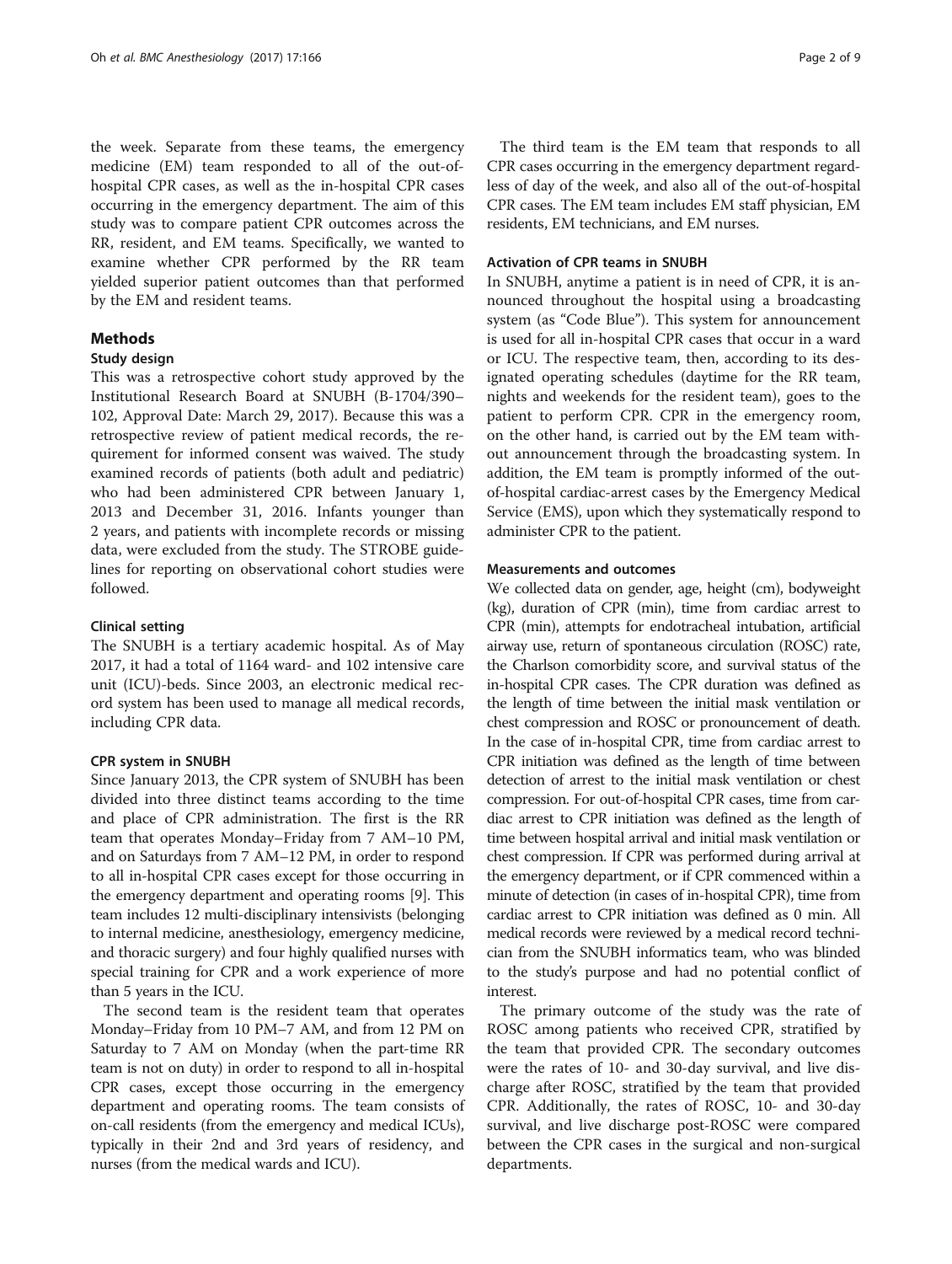## Statistical method

We analyzed the patients by the survival status and by the three teams that had administered the CPR. First, using the entire cohort, we analyzed the distribution of the 10-day survival and ROSC rates according to each team. Then, among the ROSC survivors, we also analyzed the distribution of 10-day survivors, 30-day survivors, and patients who were alive at the time of discharge. Next, the chi-square test was conducted to determine whether any of the three teams were risk factors for the rate of ROSC, 10-day survival, 30-day survival, and live discharge.

We conducted the Cochran-Mantle-Hensel test after application of the chi-square test, in order to see if the meaningful outcome of the chi-square test was controlled and matched with the entire cohort (2013–2016); the aim was to control for yearly variation to see if there remained an association between each team and the survival rate. In addition, we conducted a post-hoc power analysis to determine the validity of the chi-square test used to test the hypothesis (difference in ROSC rates) in our study; the sample size  $(n = 1145)$  of our study was sufficient for a power of 91%.

Finally, based on the patient characteristic analysis, we developed a multivariate logistic regression model of the four outcomes (ROSC, 10-day survival, 30-day survival, and live discharge) that were adjusted for the patients' age, weight, and gender. P-values  $\leq 0.05$  were used to determine statistical significance. The statistical analyses were performed, and graphics were generated, using the open-source statistical software R, version 3.3.2 [\(http://](http://www.r-project.org) [www.r-project.org\)](http://www.r-project.org) with ggplot2 packages and Stata software, version 14 (StataCorp LP, College Station, TX).

## Results

During the study period, there were a total of 1148 CPR cases. Three cases were excluded due to incomplete data; of the remaining 1145 CPR cases, 444 (39%) were conducted by the resident team, 431 (38%) by the RR team, and 270 (23%) by the EM team. The baseline characteristics of the patients attended by the three teams are shown in Table [1](#page-3-0). The mean Charlson comorbidity scores did not significantly differ among patients treated by the three teams (RR team:  $2.61 \pm 1.32$ ; resident team:  $2.58 \pm 1.32$ 1.06; EM team:  $2.69 \pm 1.35$ ;  $P = 0.512$ ). The outcomes of CPR according to the variables are shown in Table [2](#page-4-0).

## ROSC rates, 10- and 30-day survival, and live discharge after ROSC

The ROSC rate among patients treated by the RR team was 75% (324/431); this was significantly higher than that observed among the patients treated by the resident team (65%; 287/444) or the EM team (65%; 176/270)  $P = 0.001$ ; (Fig. [1a\)](#page-5-0). The 10-day survival rate among the patients who achieved ROSC was 53% (173/324) in those treated by the RR team; this was significantly higher than that observed among patients treated by the resident (45%, 128/287) or the EM (44%, 78/176) teams (Fig. [1b,](#page-5-0)  $P = 0.048$ ). The 30day survival among those who achieved ROSC did not vary significantly among the patients treated by the three CPR teams (RR team: 43%, 138/324; resident team: 37%, 106/287; EM team: 40%, 71/176; P = 0.36; Fig. [2a\)](#page-5-0). Similarly, the rate of live discharge after ROSC did not vary significantly among patients treated by the three CPR teams (RR team: 33%, 108/324; resident team: 28%, 79/ 287; EM team: 37%, 65/176;  $P = 0.087$ ; Fig. [2b\)](#page-5-0).

## Adjusted odds ratio comparing the RR, resident, and EM teams

Based on Table [2,](#page-4-0) we performed multiple regression analysis with variables including gender, age, and weight, which have been found to have a significant effect on the outcome of CPR. Seventy-three patients were excluded from multiple regression analysis due to missing data (accurate bodyweight); the remaining 1072 patients were included in the analysis (Table [3](#page-6-0)). A multivariate logistic regression was performed controlling for age, height, weight, and gender of the patients (Table [3\)](#page-6-0). There were no significant differences in the rates of ROSC, 10 and 30-day survival, and live discharge between patients treated by the RR and EM teams. In contrast, the adjusted odds ratios for ROSC and 10-day survival when patients were treated by the resident team were 0.59 ( $P = 0.001$ ) and 0.71 ( $P = 0.037$ ), respectively (Table [3](#page-6-0)). However, there were no significant differences between the patients of the RR and resident teams with respect to the 30-day survival and live discharge rates  $(P > 0.05)$ .

## CPR outcomes in surgical versus non-surgical department We found a significantly higher ROSC rate in the surgi-

cal department than in the non-surgical department for ward patients who had received in-hospital CPR (excluding patients who received CPR from the EM team)  $(P =$ 0.034, Fig. [3a\)](#page-6-0). Similarly, the 10-day survival among the ROSC patients was higher in the surgical group than in the non-surgical group (51%, 188/368 vs. 47%, 113/243;  $P = 0.0366$ ; Fig. [3b\)](#page-6-0). There were no significant differences in the 30-day survival and live discharge rates between the two departments (30-day survival: 40% [147/367] vs. 40% [96/244], P = 0.927, Fig. [3c](#page-6-0); live discharge rate: 31% [170/424] vs. 30% [73/287],  $P = 0.875$ , Fig. [3d](#page-6-0)).

## **Discussion**

In the present study, we found that only the ROSC rates and 10-day survival after ROSC varied between patients who had received CPR from the RR and resident teams from 2013 through 2016. Our findings suggest that the RR team was able to improve patient CPR outcomes by delivering better quality CPR than the resident team that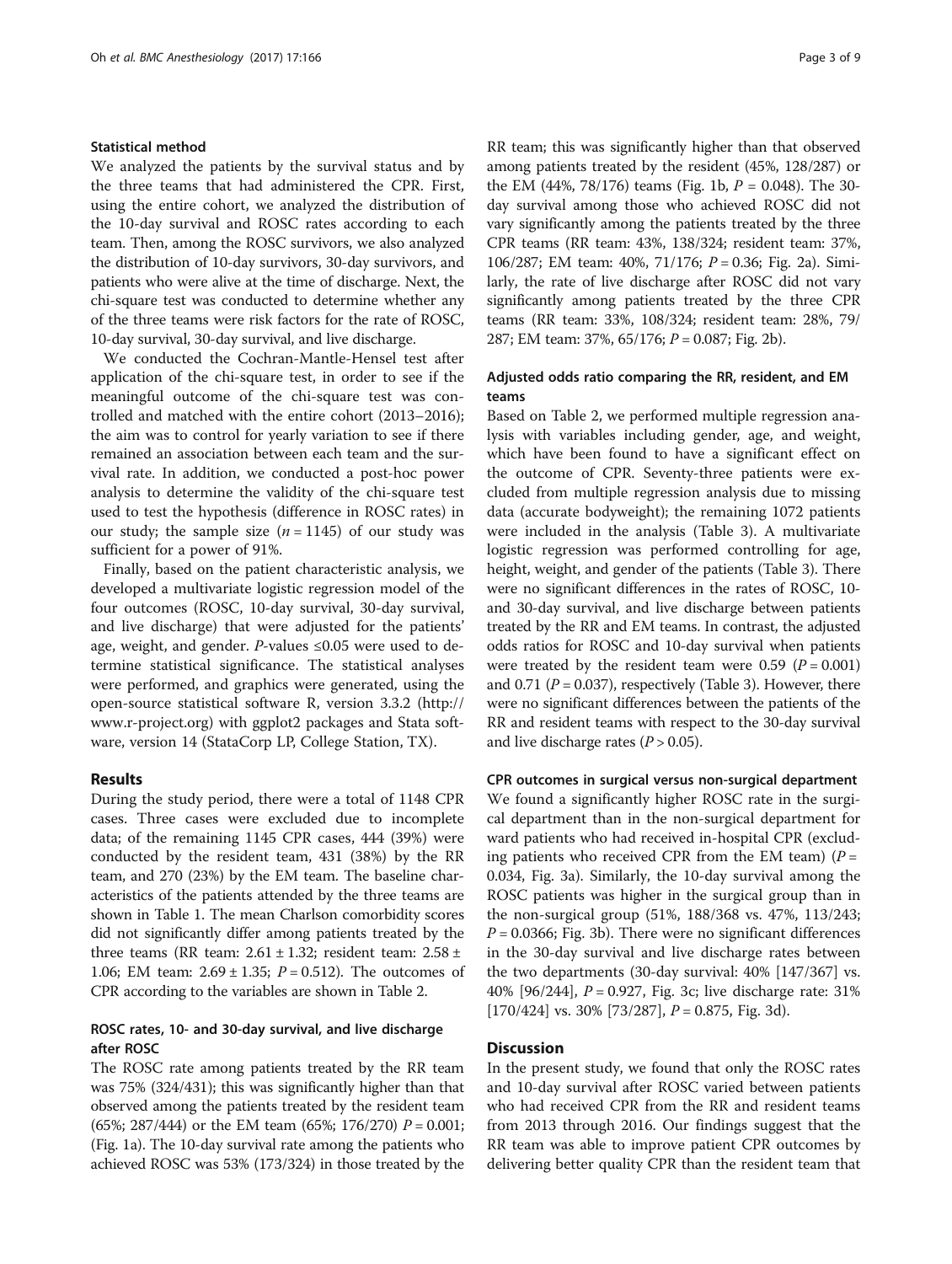|                                     |                    |            | Teams           |                       |                 | $P$ -value |
|-------------------------------------|--------------------|------------|-----------------|-----------------------|-----------------|------------|
|                                     |                    |            | RR<br>$n = 431$ | Resident<br>$n = 444$ | EM<br>$n = 270$ |            |
| Age (years)                         |                    | Mean       | 65.69           | 67.15                 | 66.88           | 0.368      |
|                                     |                    | SD         | 15.54           | 16.39                 | 15.97           |            |
| Gender                              | Male               | N          | 258             | 271                   | 157             | 0.747      |
|                                     |                    | %          | 37.6            | 39.5                  | 22.9            |            |
|                                     | Female             | $\hbox{N}$ | 173             | 173                   | 113             |            |
|                                     |                    | %          | 37.7            | 37.7                  | 24.6            |            |
| Height (cm)                         |                    | Mean       | 158.21          | 157.70                | 159.47          | 0.698      |
|                                     |                    | SD         | 23.89           | 24.66                 | 22.79           |            |
| Weight (kg)                         |                    | M          | 66.53           | 65.49                 | 64.51           | 0.198      |
|                                     |                    | SD         | 13.42           | 14.08                 | 13.29           |            |
| Defibrillation during CPR           |                    | N          | 104             | 93                    | 39              | 0.008      |
|                                     |                    | $\%$       | 44.1            | 39.4                  | 16.5            |            |
| Type of arrest                      | Cardiac arrest     | N          | 348             | 360                   | 224             | 0.745      |
|                                     |                    | $\%$       | 37.3            | 38.6                  | 24.0            |            |
|                                     | Respiratory arrest | N          | 83              | 84                    | 46              |            |
|                                     |                    | $\%$       | 39.0            | 39.4                  | 21.6            |            |
| CPR start after cardiopulmonary     |                    | Mean       | 0.60            | 0.50                  | 0.45            | 0.357      |
| arrest (min)                        |                    | SD         | 1.647           | 1.359                 | 1.262           |            |
| Placement of advanced airway        |                    | $\hbox{N}$ | 194             | 188                   | 122             | 0.661      |
|                                     |                    | %          | 38.5            | 37.3                  | 24.2            |            |
| Attempt for endotracheal intubation | No intubation      | $\hbox{N}$ | 237             | 255                   | 148             | 0.174      |
|                                     |                    | $\%$       | 37.0            | 39.8                  | 23.1            |            |
|                                     | First attempt      | N          | 180             | 161                   | 109             |            |
|                                     |                    | $\%$       | 40.0            | 35.8                  | 24.2            |            |
|                                     | >Two attempts      | $\hbox{N}$ | 14              | 28                    | 13              |            |
|                                     |                    | $\%$       | 25.5            | 50.9                  | 23.6            |            |
| CPR time (min)                      |                    | M          | 15.35           | 16.45                 | 14.90           | 0.522      |
|                                     |                    | SD         | 19.841          | 20.558                | 15.347          |            |
| Charlson comorbidity index          |                    | M          | 2.61            | 2.58                  | 2.69            | 0.512      |
|                                     |                    | SD         | 1.32            | 1.06                  | 1.35            |            |

## <span id="page-3-0"></span>Table 1 Characteristics of patients treated by the three CPR teams (RR, Resident, and EM teams)

RR: Rapid Response; EM: Emergency Medicine; SD: Standard Deviation; CPR: Cardiopulmonary Resuscitation

was composed of trainees. Further, while the CPR outcomes between those treated by the EM and RR teams were not significantly different, patients that received CPR in the surgical department had higher rates of ROSC and 10-day survival than those that received it in the non-surgical department.

The first important point to consider while interpreting our findings is whether the difference observed in ROSC rates between patients that were administered CPR by the RR and resident teams was due to the difference in their operating times, and not due to the difference in the proficiency of the teams. Considering the similar nurse-topatient ratios during the daytime and nighttime in SNUBH,

it is unlikely that the occurrence of sudden cardiopulmonary arrests in patients was detected late during the nighttime. However, it is likely that the optimal performance of the resident team was affected because there may have been more fatigue or carelessness in nighttime or during weekends.

The differences in CPR outcomes between the RR and the resident teams might be attributed to either patientrelated factors that we were unable to control for, or effects occurring during the night and over weekends. Previous studies have reported that hospitals tend to attend to patients with a greater severity of illness at night; hence, the in-hospital CPR conducted during the night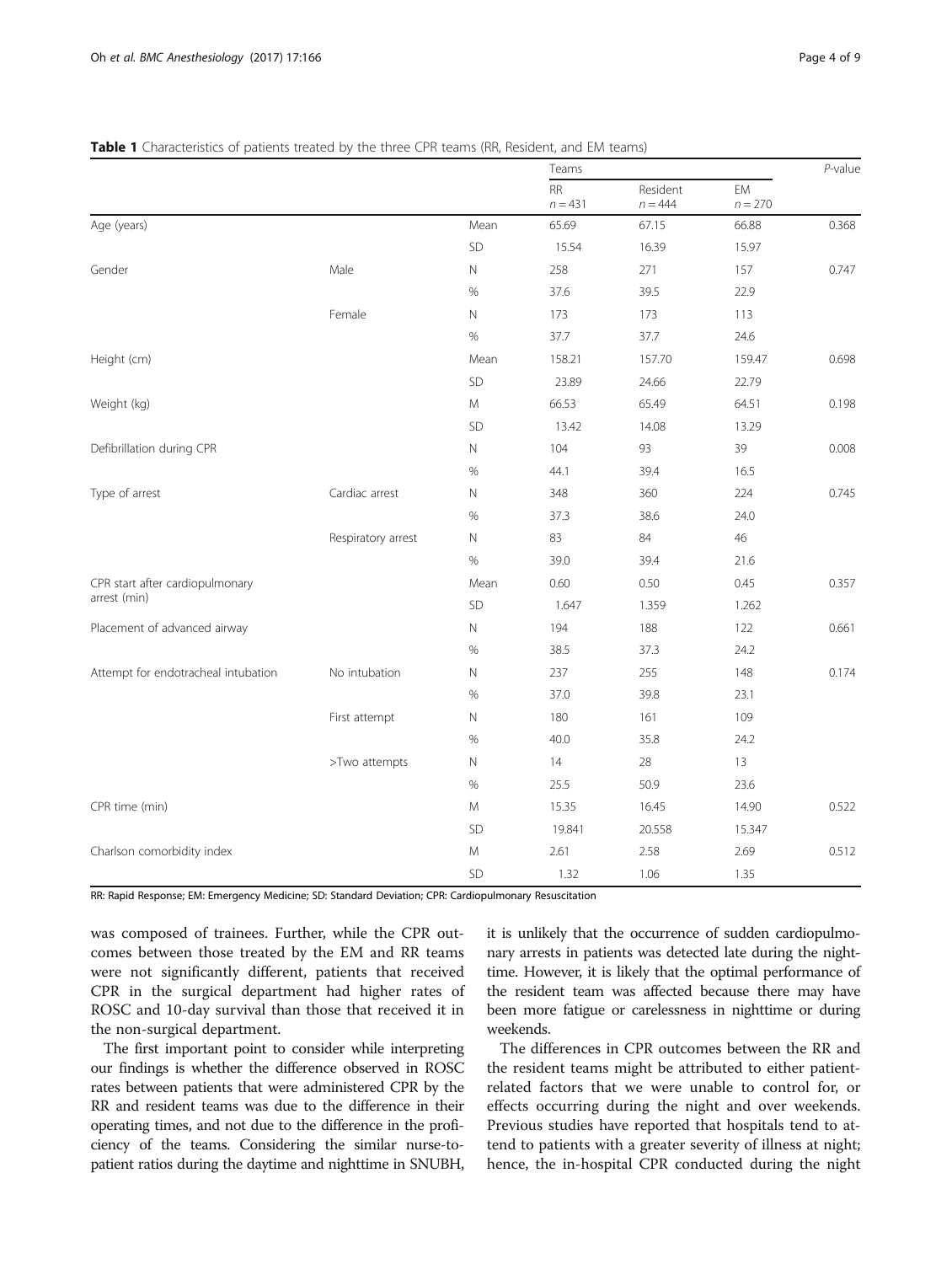<span id="page-4-0"></span>

| Table 2 Outcomes of CPR according to variables                                                                                        |                          |                                                |                          |                                                                               |                                                      |          |                                                 |                                                                                                                                                                                                                                                                                                                                                      |          |                                       |                                             |          |
|---------------------------------------------------------------------------------------------------------------------------------------|--------------------------|------------------------------------------------|--------------------------|-------------------------------------------------------------------------------|------------------------------------------------------|----------|-------------------------------------------------|------------------------------------------------------------------------------------------------------------------------------------------------------------------------------------------------------------------------------------------------------------------------------------------------------------------------------------------------------|----------|---------------------------------------|---------------------------------------------|----------|
| Variable                                                                                                                              | ROSC $(n = 1145)$        |                                                |                          | 10-day survival (n = 1145)                                                    |                                                      |          | 30-day survival $(n = 1145)$                    |                                                                                                                                                                                                                                                                                                                                                      |          | Live discharge (n = 1145)             |                                             |          |
|                                                                                                                                       | Yes                      | $\frac{1}{2}$                                  | $\overline{\phantom{a}}$ | Yes                                                                           | $\frac{1}{2}$                                        | $\sigma$ | Yes                                             | $\frac{1}{2}$                                                                                                                                                                                                                                                                                                                                        | $\sigma$ | Yes                                   | $\frac{1}{2}$                               | $\sigma$ |
| Gender (%)                                                                                                                            |                          |                                                |                          |                                                                               |                                                      |          |                                                 |                                                                                                                                                                                                                                                                                                                                                      |          |                                       |                                             |          |
| Female<br>Male                                                                                                                        | 62.8<br>37.2             | 53.6<br>46.4                                   | 0.003                    | 64.1<br>35.9                                                                  | 57.8<br>42.2                                         | 0.039    | 63.8<br>36.2                                    | 58.4<br>41.6                                                                                                                                                                                                                                                                                                                                         | 0.093    | 61.4<br>38.6                          | 59.5<br>40.5                                | 0.579    |
| Age (years)                                                                                                                           | 65.5 (15.8)              | 58.8 (16.1)                                    | 0.001                    | 64.21 (0.84)                                                                  | 67.7(15.7)                                           | 0.001    | 63.6 (16.8)                                     | 67.7 (15.5)                                                                                                                                                                                                                                                                                                                                          | 0.001    | 63.2 (17.2)                           | 67.50 (15.5)                                | 0.001    |
| Duration of CPR (min)                                                                                                                 | 16.0(20.3)               | 5.0 (16.5)                                     | 0.417                    | 14.0 (16.2)                                                                   | 16.5 (20.5)                                          | 0.037    | 13.4(15.2)                                      | 16.6 (20.4)                                                                                                                                                                                                                                                                                                                                          | 0.012    | 13.4(15.2)                            | 16.3 (20.1)                                 | 0.029    |
| Height (cm)                                                                                                                           | 158.9 (24.1)             | 56.6 (23.8)                                    | 0.178                    | 159.2 (24.8)                                                                  | 157.7 (23.5)                                         | 0.178    | 158.5 (26.3)                                    | 158.1 (23.0)                                                                                                                                                                                                                                                                                                                                         | 0.848    | 158.8 (24.8)                          | 158.0 (23.8)                                | 0.649    |
| Weight (Kg)                                                                                                                           | 66.6 (13.7)              | 63.5 (13.3)                                    | 0.001                    | 67.8 (14.2)                                                                   | 64.6 (13.3)                                          | 0.0001   | 67.7(14.7)                                      | 64.9 (13.2)                                                                                                                                                                                                                                                                                                                                          | 0.002    | 66.8 (13.2)                           | 65.4 (13.8)                                 | 0.138    |
| CPR start from cardiac arrest (min)                                                                                                   | 0.58 (1.56)              | 0.11 (1.19)                                    | 0.124                    | 0.55 (1.52)                                                                   | 0.52(1.42)                                           | 0.758    | 0.55 (1.54)                                     | 0.52(1.42)                                                                                                                                                                                                                                                                                                                                           | 0.816    | 0.52(1.50)                            | 0.53 (1.44)                                 | 0.888    |
| Attempts for endotracheal intubation (%)                                                                                              | 1:37.9<br>3:0.5<br>4:0.4 | $1: 42.5$<br>$2: 3.63$<br>$3: 0.0$<br>$4: 0.0$ | 0.442                    | $\frac{1}{1}$ : 34,6<br>$\frac{3}{3}$ ,9<br>$\frac{3}{3}$ ,9<br>$\frac{3}{4}$ | $\frac{1}{2}$ : 41.7<br>$\frac{2}{3}$ : 0.5<br>4:0.1 | 0.106    | $\frac{1}{1}$ : 33.7<br>2.3.8<br>4.0.3<br>4.0.3 | $\frac{1}{2}$<br>$\frac{1}{2}$<br>$\frac{4}{3}$<br>$\frac{1}{2}$<br>$\frac{1}{2}$<br>$\frac{1}{2}$<br>$\frac{1}{2}$<br>$\frac{1}{2}$<br>$\frac{1}{2}$<br>$\frac{1}{2}$<br>$\frac{1}{2}$<br>$\frac{1}{2}$<br>$\frac{1}{2}$<br>$\frac{1}{2}$<br>$\frac{1}{2}$<br>$\frac{1}{2}$<br>$\frac{1}{2}$<br>$\frac{1}{2}$<br>$\frac{1}{2}$<br>$\frac{1}{2}$<br> | 0.148    | 1: 35.4<br>2: 3.15<br>3: 0.39<br>4:00 | $1.794$<br>$4.4003$<br>$4.4003$<br>$4.4003$ | 0.358    |
| No. Advanced Airway (%)                                                                                                               | 56.9                     | 53.6                                           |                          | 60.7                                                                          | 53.5                                                 |          | 62.0                                            | 53.6                                                                                                                                                                                                                                                                                                                                                 |          | 61.0                                  | 544                                         |          |
| CPR: Cardiopulmonary Resuscitation; ROSC: Return of Spontaneous Circulation<br>The data were represented as mean (standard deviation) |                          |                                                |                          |                                                                               |                                                      |          |                                                 |                                                                                                                                                                                                                                                                                                                                                      |          |                                       |                                             |          |

**Table 2** Outcomes of CPR according to variables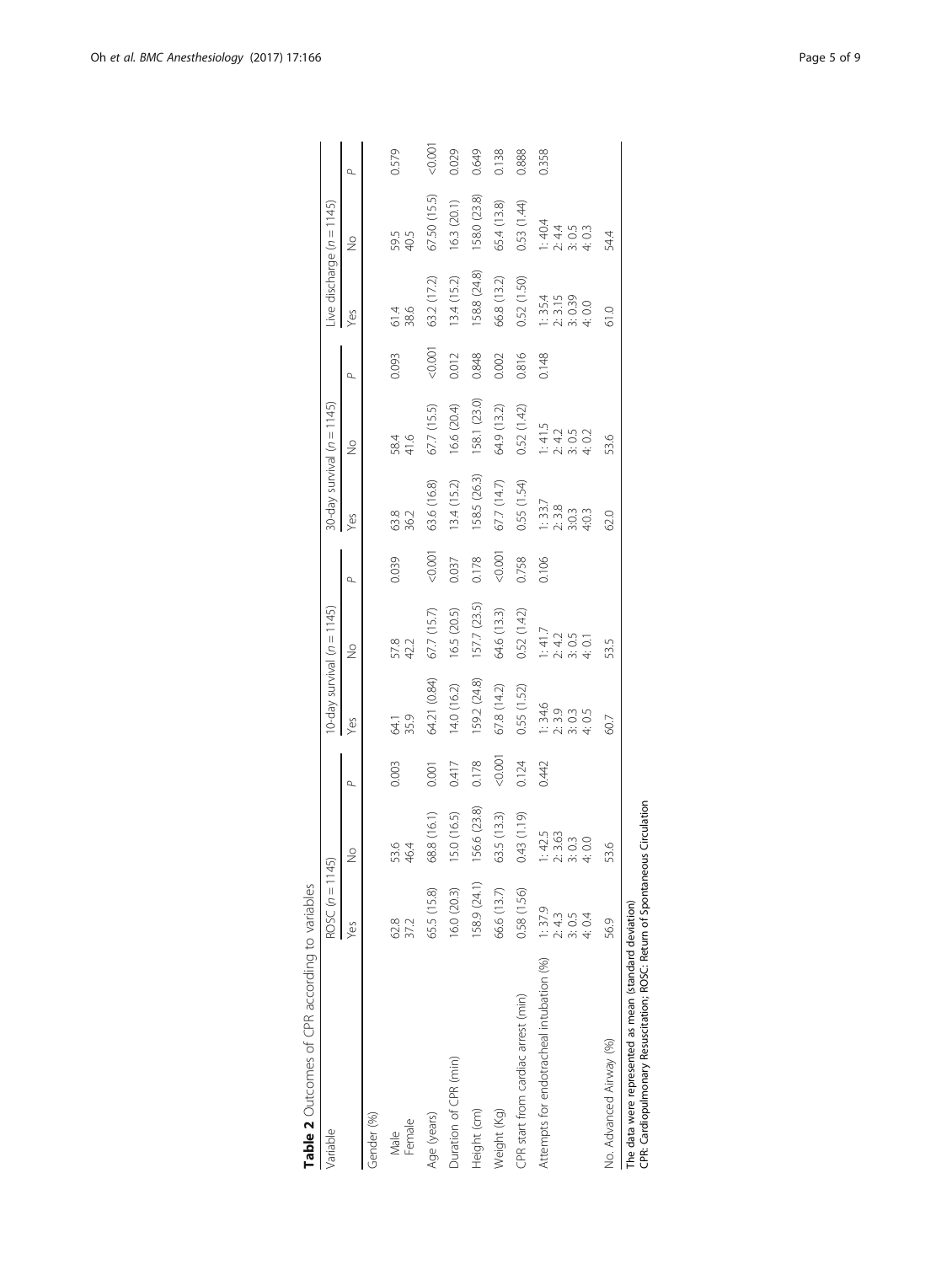<span id="page-5-0"></span>

yielded lower ROSC rates [[10](#page-8-0)]. Further, because these studies [[11](#page-8-0), [12\]](#page-8-0) analyzed the nighttime or weekend effects within the same CPR system, it is likely that patient-related factors and fatigue levels of the medical staff contributed to the lower ROSC rates.. In our study, it is unlikely that severity of illness contributed to the differences in the CPR outcomes; this is supported by the non-significant differences in the Charlson comorbidity scores between the three teams. However, since the effects of the time of the day and day of the week (nighttime and weekend effects) were not considered in this study, a follow-up study investigating these factors would be beneficial.

Second, when interpreting our findings, it is important to note that the EM team has been primarily responsible for CPR for out-of-hospital cardiac arrests. In general, out-of-hospital cardiopulmonary arrests are known to be worse than in-hospital cardiopulmonary arrests [[13, 14](#page-8-0)]. Furthermore, the initial CPR was likely to be provided by the Public EMS team rather than the EM team from the hospital. As a result, the incidence of defibrillation and the placement of an advanced airway were fewer for

to the team. (\*RR team vs. resident team, \*\*RR team vs. EM team)

patients treated by the EM team compared to those for in-hospital cardiac arrest patients treated by the RR or resident teams. Nevertheless, the initial outcome of CPR (rate of ROSC) administered by the EM team for the out-of-hospital cardiopulmonary arrests did not differ from that of CPR administered by the RR team for inhospital cardiopulmonary arrests in covariates-adjusted multiple regression analysis (Table [3](#page-6-0)). This result shows the superiority compared to other teams of the systematic CPR implemented by the combination of the public EMS system and the EM team. However, considering that the EM team is not generally responsible for CPR for in-hospital cardiopulmonary arrest, further study is needed to investigate the quality of CPR provided by the EM team.

Other potential confounding factors in the present study were the numbers of individuals who performed CPR, and the numbers of CPR leaders. It is well known that CPR performed immediately following detection of cardiac arrest contributes to better patient outcomes [[15\]](#page-8-0). However, we did not find a significant association between CPR outcomes and the length of time between

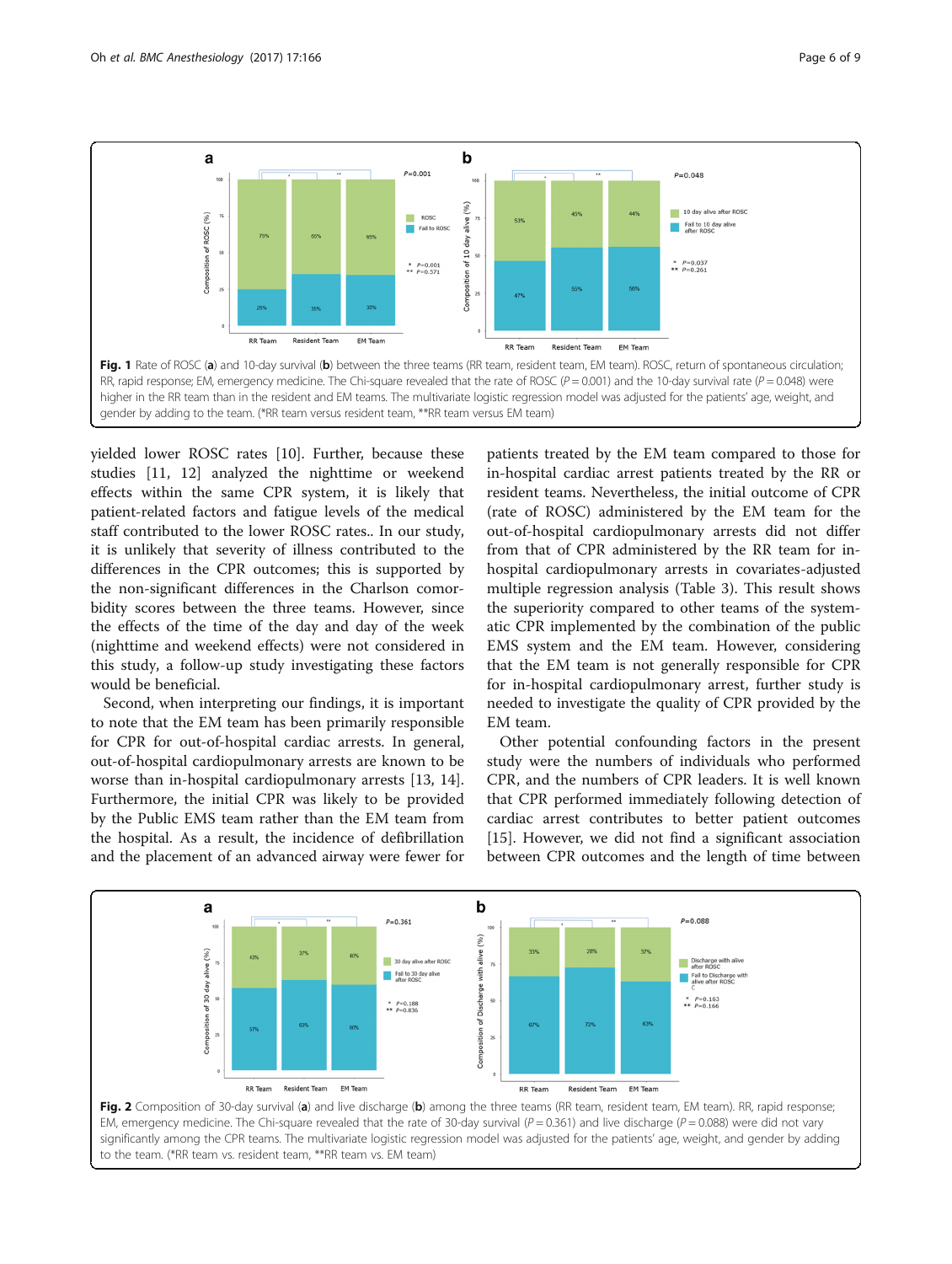<span id="page-6-0"></span>Table 3 Multivariate logistic analysis for outcome of CPR

| Variable    | ROSC $(n = 1072)$  |                     | 10-day survival ( $n = 769$ ) |                    |                     | 30-day survival ( $n = 769$ ) |             |                     | Live discharge $(n = 769)$ |                            |                       |           |
|-------------|--------------------|---------------------|-------------------------------|--------------------|---------------------|-------------------------------|-------------|---------------------|----------------------------|----------------------------|-----------------------|-----------|
|             | Adjusted OR 95% CI |                     | P value                       | Adjusted OR 95% CI |                     | $P$ value                     | Adjusted OR | 95% CI              |                            | P value Adjusted OR 95% CI |                       | $P$ value |
| CPR Team    |                    |                     |                               |                    |                     |                               |             |                     |                            |                            |                       |           |
| <b>RR</b>   |                    | ref.                |                               |                    | ref.                |                               |             | ref.                |                            |                            | ref.                  |           |
| Resident    | 0.59               | $0.42 - 0.78$ 0.001 |                               | 0.71               | $0.48 - 0.94$       | 0.037                         | 0.80        | $0.53 - 1.06$ 0.188 |                            | 0.78                       | $0.51 - 1.05$ 0.163   |           |
| EM          | 1.12               | $0.68 - 1.57$       | 0.571                         | 0.80               | $0.50 - 1.11$       | 0.261                         | 1.04        | $0.64 - 1.44$       | 0.836                      | 1.32                       | $0.80 - 1.85$ 0.166   |           |
| Age (years) | 0.99               | $0.98 - 0.99$       | 0.007                         | 0.99               | $0.98 - 1.00$       | 0.027                         | 0.99        | $0.98 - 0.99$ 0.005 |                            | 0.98                       | $0.98 - 0.99$ $0.002$ |           |
| Weight (kg) | 1.01               | 1.00-1.02 0.032     |                               | 1.01               | $1.00 - 1.02$       | 0.121                         | 1.01        | $0.99 - 1.01$       | 0.278                      | 1.00                       | $0.99 - 1.01$ 0.966   |           |
| Gender      |                    |                     |                               |                    |                     |                               |             |                     |                            |                            |                       |           |
| Male        |                    | ref.                |                               |                    | ref.                |                               |             | ref.                |                            |                            | ref.                  |           |
| Female      | 0.91               | $0.63 - 1.18$ 0.538 |                               | 1.006              | $0.67 - 1.34$ 0.972 |                               | 1.022       | $0.68 - 1.37$       | 0.896                      | 1.13                       | $0.73 - 1.53$ 0.492   |           |

CPR: Cardiopulmonary Resuscitation; ROSC: Return of Spontaneous Circulation; OR: odds ratio; CI: confidence interval; Ref: Reference

detection of cardiac arrest and the CPR initiation. This is likely attributed to the fact that most of the CPR cases examined in this study had CPR performed within a minute of detection of cardiac arrest. As for the number of staff members performing CPR, an accurate comparison between the three teams would be difficult due to the retrospective nature of this study; however, all three teams in the study were designed to have at least five individuals participating in CPR implementation. Therefore, it is not likely that the number of staff members per team exerted any decisive influence on the CPR outcomes.

Furthermore, the medical personnel in charge of leading the CPR could potentially play a more decisive factor on the outcomes of the three teams. An experienced

SNUBH intensivist (anesthesiologist, pulmonologist, thoracic surgeon, or emergency physician) is typically put in charge of leading the CPR for the RR team [\[9](#page-8-0)]. However, for the resident team, an on-call resident, in the second or third year of residency, is typically put in charge of leading the CPR; this introduces an experience gap between the RR and resident teams. Similarly, an experienced physician typically leads the EM team's CPR, likely contributing to the high-quality CPR observed from that team. A previous study reported that having an experienced medical doctor as a CPR team leader can improve ROSC rates [\[16\]](#page-8-0). The presence of highlytrained nurses in the RR team, who generally have more experience than regular nurses, and the presence of emergency medical technicians in the EM team, likely

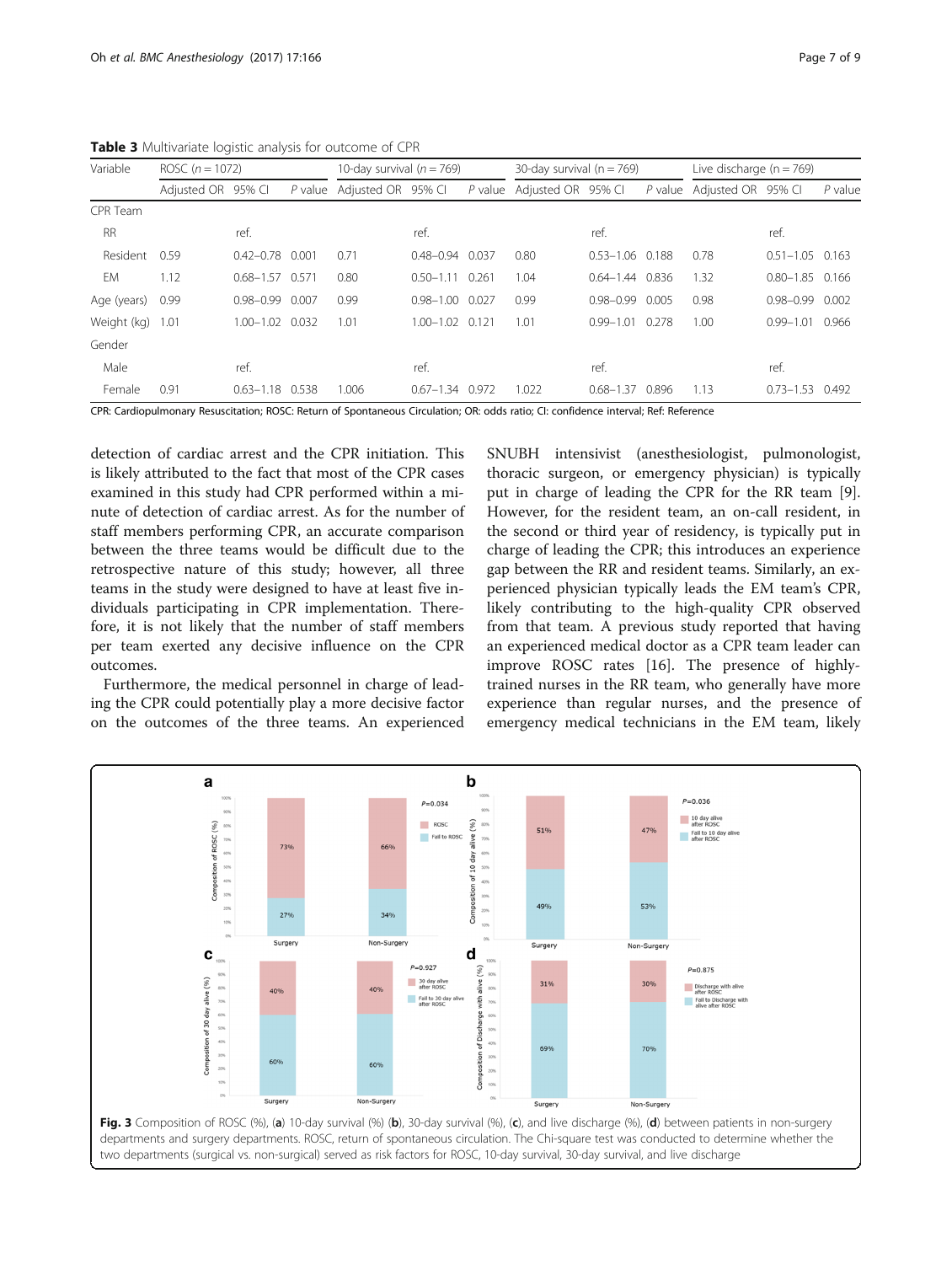<span id="page-7-0"></span>contributed to higher-quality CPR, due to more organized role allocation and effective performance in these teams [[17\]](#page-8-0).

Finally, better patient outcomes were observed in the surgery department, regardless of which team (RR or resident team) administered in-hospital CPR. Cardiac arrest among patients in surgery departments are likely to be related to postoperative complications [[18\]](#page-8-0). However, because the present study did not compare the characteristics of in-hospital CPR patients between surgical and non-surgical departments, it is highly likely that these characteristics had an impact on the CPR outcomes. Thus, more research is needed to determine the factors influencing the differences in patient outcomes between those receiving CPR in surgical and non-surgical departments.

This study was subject to several limitations. As this was a retrospective study, bias was inevitable. The time of day during which CPR was performed differed between the RR and resident teams; and nighttime and weekend effects could not be considered. Additionally, since the EM team's CPR was limited to the emergency department, the emergency room settings may have influenced outcomes; further, records detailing how many individuals performed the CPR or the timing of defibrillation were unavailable. Finally, assessment of the EM team's CPR quality via a direct comparison of parameters with the RR and resident teams was limited because the EM team responded mostly to out-of-hospital CPR cases, whereas the RR and resident teams' CPR cases were in-hospital. Nevertheless, this was the first study comparing CPR outcomes across different CPR teams within a single tertiary hospital during the same study period, rather than as a beforeand-after study.

## Conclusion

In conclusion, CPR performed by the RR team may result in superior ROSC rates and 10-day survival after ROSC compared to that performed by the resident team. Thus, it may be beneficial if in-hospital CPR is performed by a more experienced team that uses a systematic approach to CPR regardless of the time of day or the day of week. However, our results should be applied with caution owing to the aforementioned limitations, and follow-up studies investigating the optimal composition of CPR teams are recommended.

#### Abbreviations

CPR: Cardiopulmonary Resuscitation; EM: Emergency Medicine; ICU: Intensive Care Unit; ROSC: Return of Spontaneous Circulation; RR: Rapid Response; SNUBH: Seoul National University Bundang Hospital

#### Acknowledgements

None

#### Funding

This research did not receive any specific grant from funding agencies in the public, commercial, or not-for-profit sectors.

#### Availability of data and materials

The datasets generated and analysed during the current study are available from the corresponding author on reasonable request.

#### Authors' contributions

TKO contributed to the study design, and drafted the first manuscript; YMP analyzed the data; SHD and JWH contributed to the acquisition of data and provided critical revision of the manuscript; and IAS contributed to the study design and provided critical revision of the manuscript. All authors read and approved the final manuscript.

#### Ethics approval and consent to participate

This was a retrospective cohort study approved by the Institutional Research Board at the SNUBH (B-1704/390–102, Approval Date: March 29, 2017, Gumi-ro 173 Beon-gil, Bundang-gu, Seongnam-si, Gyeonggi-do, Korea 463–707).

#### Consent for publication

Not applicable

#### Competing interests

The authors declare that they have no competing interests.

#### Publisher's Note

Springer Nature remains neutral with regard to jurisdictional claims in published maps and institutional affiliations.

#### Author details

<sup>1</sup>Interdepartment of Critical Care Medicine, Seoul National University Bundang Hospital, 82, Gumi-ro 173 Beon-gil, Bundang-gu, Seongnam-si, Gyeonggi-do 463-707, South Korea. <sup>2</sup>Department of Anesthesiology and Pain Medicine, Seoul National University Bundang Hospital, 82, Gumi-ro 173 Beon-gil, Bundang-gu, Seongnam-si, Gyeonggi-do 463-707, South Korea. <sup>3</sup>Medical Research Collaborating Center, Seoul National University Bundang Hospital, 82, Gumi-ro 173 Beon-gil, Bundang-gu, Seongnam-si, Gyeonggi-do 463-707, South Korea.

## Received: 10 August 2017 Accepted: 24 November 2017 Published online: 04 December 2017

#### References

- 1. Meaney PA, Bobrow BJ, Mancini ME, Christenson J, de Caen AR, Bhanji F, Abella BS, Kleinman ME, Edelson DP, Berg RA, et al. Cardiopulmonary resuscitation quality: [corrected] improving cardiac resuscitation outcomes both inside and outside the hospital: a consensus statement from the American Heart Association. Circulation. 2013;128(4):417–35.
- 2. Abella BS, Edelson DP, Kim S, Retzer E, Myklebust H, Barry AM, O'Hearn N, Hoek TL, Becker LB. CPR quality improvement during in-hospital cardiac arrest using a real-time audiovisual feedback system. Resuscitation. 2007;73(1):54–61.
- 3. Yannopoulos D, Aufderheide TP, Abella BS, Duval S, Frascone RJ, Goodloe JM, Mahoney BD, Nadkarni VM, Halperin HR, O'Connor R, et al. Quality of CPR: an important effect modifier in cardiac arrest clinical outcomes and intervention effectiveness trials. Resuscitation. 2015;94:106–13.
- 4. Soar J, Nolan JP, Bottiger BW, Perkins GD, Lott C, Carli P, Pellis T, Sandroni C, Skrifvars MB, Smith GB, et al. European Resuscitation Council Guidelines for Resuscitation 2015: Section 3. Adult advanced life support. Resuscitation. 2015(95):100–47.
- 5. Cooper S, Cant R, Connell C, Sims L, Porter JE, Symmons M, Nestel D, Liaw SY. Measuring teamwork performance: validity testing of the TEAM emergency assessment measure (TEAM) with clinical resuscitation teams. Resuscitation. 2016;101:97–101.
- 6. Cooper SJ, Cant RP. Measuring non-technical skills of medical emergency teams: an update on the validity and reliability of the TEAM emergency assessment measure (TEAM). Resuscitation. 2014;85(1):31–3.
- 7. Santamaria J, Tobin A, Holmes J. Changing cardiac arrest and hospital mortality rates through a medical emergency team takes time and constant review. Crit Care Med. 2010;38(2):445–50.